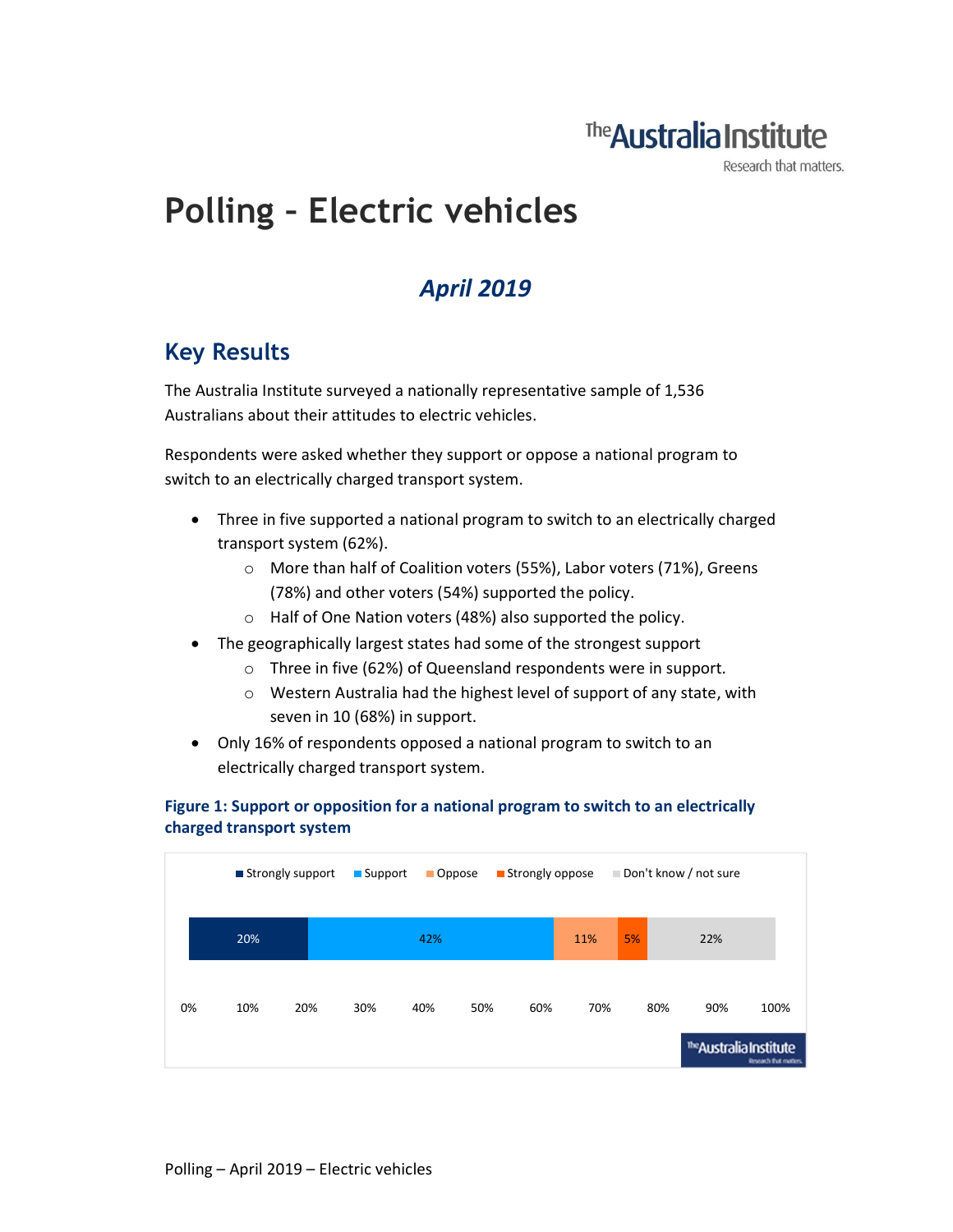Respondents were also asked if they supported a policy of shifting all sales of new vehicles to electric vehicles by 2025 and building charging stations.

- Half of Australians (50%) support shifting all sales of new vehicles to electric vehicles by 2025.
	- o Only three in 10 Australians (28%) oppose shifting all sales of new vehicles to electric vehicles by 2025.
- Support for the proposal is similar across Australia, at 52% for Victoria and Western Australia, 49% in Queensland and 48% in NSW.
- Support for the policy exceeds opposition among voters of all political parties.
	- o Two in three Greens voters (65%) and over half of Labor voters (56%) support the policy.
	- o More Coalition voters (42% vs 38%) and One Nation voters (39% vs 37%) support the policy than oppose it.

#### Figure 2: Policy of shifting all sales of new vehicles to electric vehicles by 2025 and building charging stations

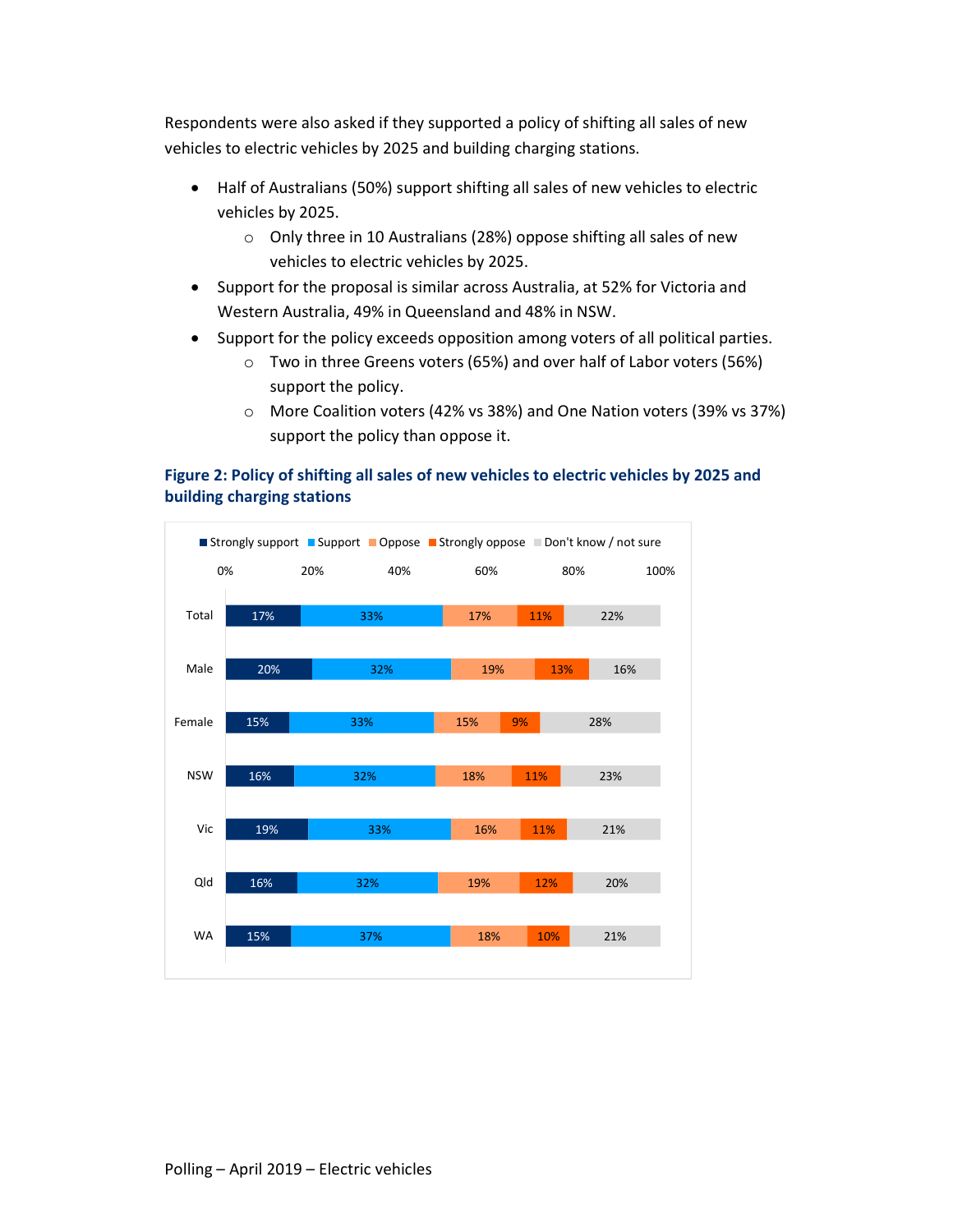### Method

The Australia Institute conducted a national survey of 1,536 people between 20 February 2019 and 4 March 2019, online through Dynata (formerly Research Now), with nationally representative samples by gender, age and state and territory, and results further post-weighted by gender.

Results are shown only for larger states.

Voting crosstabs show voting intentions for the lower house. Those who were undecided were asked which way they were leaning; these leanings are included in voting intention crosstabs, but results are also shown separately for undecideds. "LNP" includes separate responses for Liberal and National. "Other" includes Centre Alliance, United Australia Party and Independent/Other.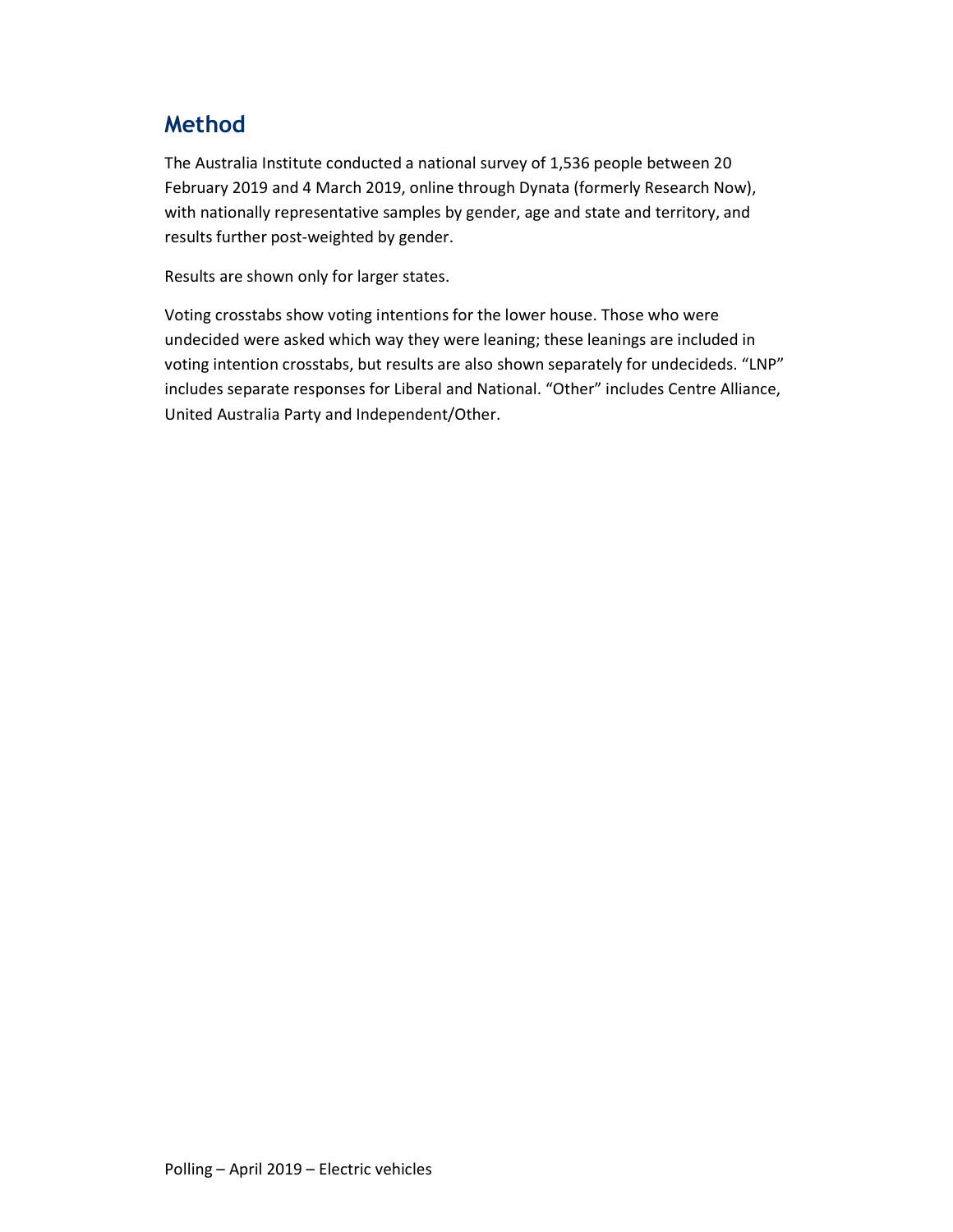### Detailed results

#### National program to switch to an electrically charged transport system

|                                                                                               | Total | <b>Male</b> | Female | <b>LNP</b> | <b>ALP</b> | <b>PHON</b> | <b>GRN</b> | <b>Other</b> |
|-----------------------------------------------------------------------------------------------|-------|-------------|--------|------------|------------|-------------|------------|--------------|
| <b>Strongly support</b>                                                                       | 20%   | 23%         | 18%    | 14%        | 22%        | 15%         | 42%        | 17%          |
| <b>Support</b>                                                                                | 42%   | 43%         | 41%    | 41%        | 49%        | 33%         | 36%        | 37%          |
| <b>Oppose</b>                                                                                 | 11%   | 13%         | 9%     | 15%        | 7%         | 16%         | 8%         | 11%          |
| <b>Strongly oppose</b>                                                                        | 5%    | 6%          | 4%     | 8%         | 2%         | 11%         | 2%         | 5%           |
| Don't know / not sure                                                                         | 22%   | 16%         | 28%    | 22%        | 20%        | 25%         | 11%        | 30%          |
| the company of the company of the company of the company of the company of the company of the |       |             |        |            |            |             |            |              |

The **Australia Institute** 

|                         | Total | NSW Vic |     | <b>Qld</b>  | <b>WA</b> |
|-------------------------|-------|---------|-----|-------------|-----------|
| <b>Strongly support</b> | 20%   | 20%     |     | 23% 17% 20% |           |
| <b>Support</b>          | 42%   | 41%     |     | 38% 44%     | 48%       |
| Oppose                  | 11%   | 12%     |     | 10% 13%     | 7%        |
| <b>Strongly oppose</b>  | 5%    | 5%      | 5%  | 6%          | 3%        |
| Don't know / not sure   | 22%   | 21%     | 24% | 19%         | 22%       |
|                         |       |         |     |             |           |

The **Australia Institute**